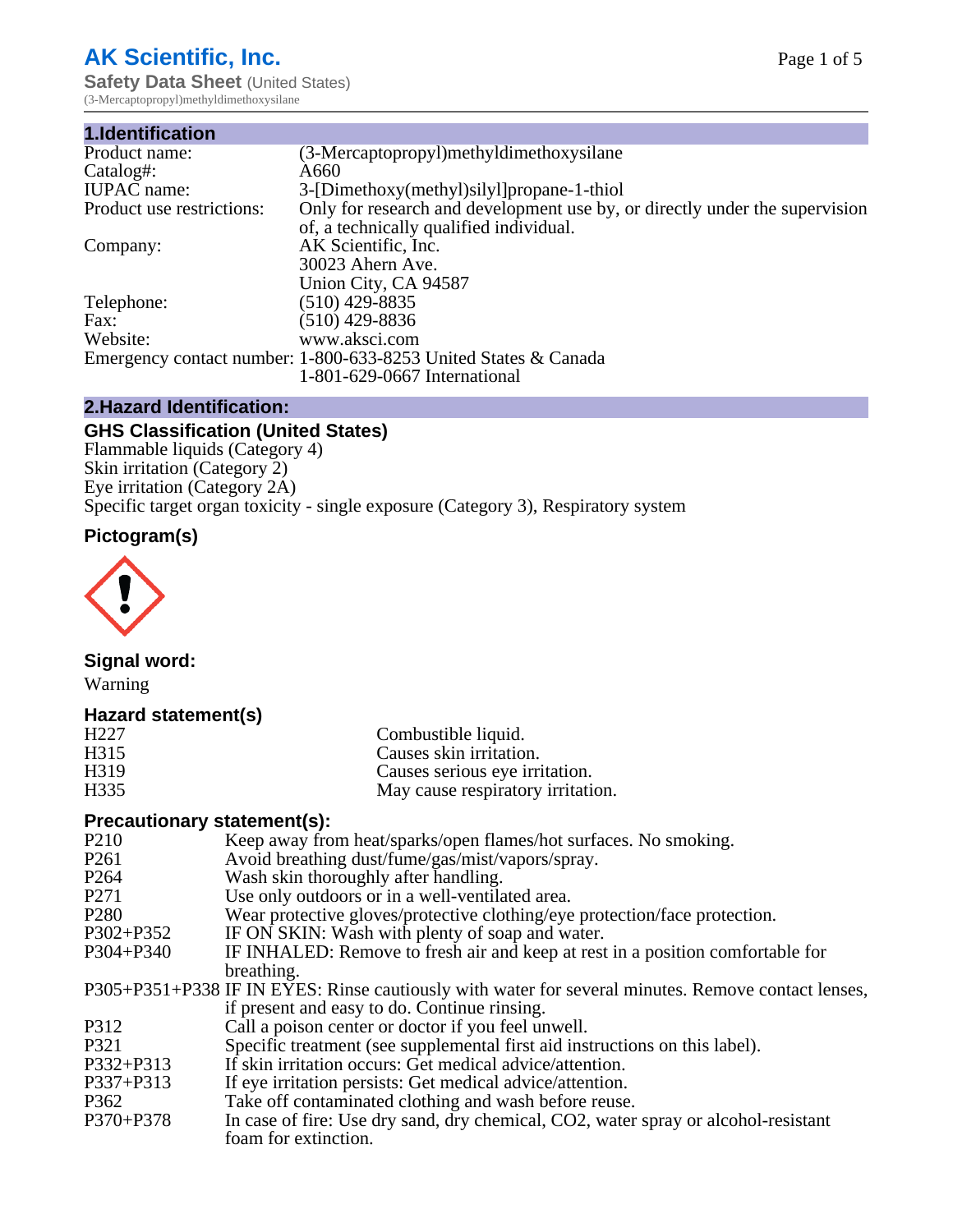| $P403 + P233$                        | Store in a well-ventilated place. Keep container tightly closed.   |
|--------------------------------------|--------------------------------------------------------------------|
| $P403 + P235$                        | Store in a well-ventilated place. Keep cool.                       |
| P <sub>405</sub><br>Store locked up. |                                                                    |
| P <sub>501</sub>                     | Dispose of contents/container to an approved waste disposal plant. |

#### **Hazards not otherwise classified (HNOC) or not covered by GHS:** None

| 3. Composition/Information on Ingredients |                |
|-------------------------------------------|----------------|
| Synonyms:                                 | Not available. |
| $CAS#$ :                                  | 31001-77-1     |
| Purity:                                   | 95%            |
| EC:                                       | 250-426-8      |

### **4. First Aid Measures**

**General Information:** Immediately remove any clothing contaminated by the product. Move out of dangerous area. Consult a physician and show this safety data sheet.

**Inhalation:** Move person to fresh air. If not breathing, give artificial respiration. If breathing is difficult, give oxygen. Obtain medical aid.

**Skin contact:** Immediately flush skin with running water for at least 15 minutes while removing contaminated clothing and shoes. Wash clothing before reuse. Obtain medical aid immediately.

**Eye contact:** Immediately flush open eyes with running water for at least 15 minutes. Obtain medical aid immediately.

**Ingestion:** Do NOT induce vomiting without medical advice. Rinse mouth with water. Never administer anything by mouth to an unconscious person. Obtain medical aid immediately.

**Most important symptoms and effects, both acute and delayed:** No further information available. Please see sections 2 and 11.

**Indication of any immediate medical attention and special treatment needed:** No further information available.

### **5. Fire Fighting Measures**

**Suitable extinguishing media:** Use water spray, dry chemical, carbon dioxide, or chemical foam. **Specific hazards arising from the chemical:** Carbon oxides, Sulfur oxides, Silicon oxides. **Advice for firefighters:** As in any fire, wear a NIOSH-approved or equivalent, pressure-demand, self-contained breathing apparatus and full protective gear. During a fire, irritating and highly toxic gases may be generated by thermal decomposition or combustion.

### **6. Accidental Release Measures**

**Personal precautions, protective equipment and emergency procedures:** Wear protective equipment and keep unprotected personnel away. Ensure adequate ventilation. Remove all sources of ignition. Prevent further leak or spill if safe to do so. For personal protective equipment, please refer to section 8.

**Environmental precautions:** Do not let product enter drains, other waterways, or soil.

**Methods and materials for containment and cleaning up:** Prevent further leak or spill if safe to do so. Vacuum, sweep up, or absorb with inert material and place into a suitable disposal container. Consult local regulations for disposal. See section 13 for further disposal information.

### **7. Handling and Storage**

**Precautions for safe handling:** Avoid contact with skin, eyes, and personal clothing. Wash hands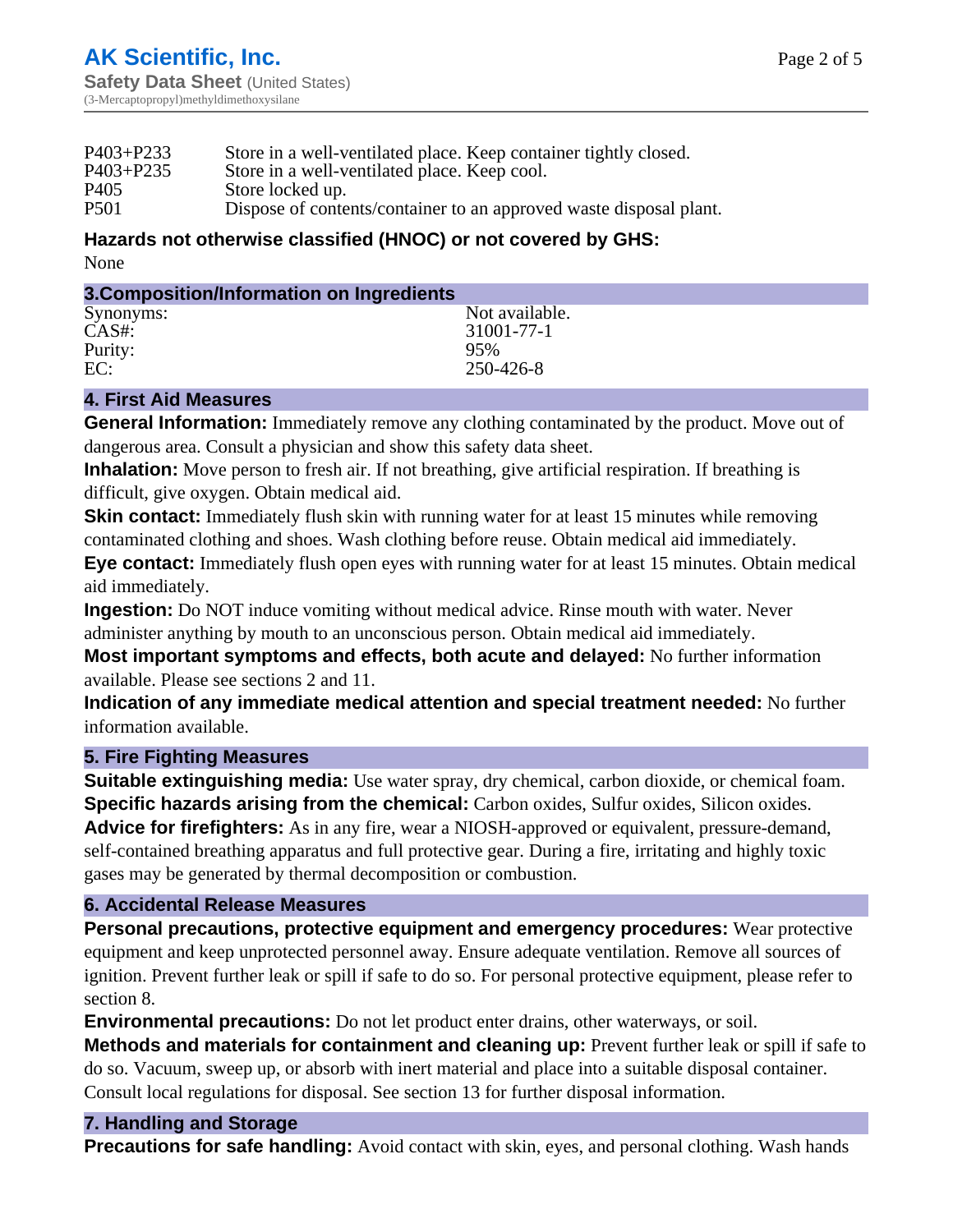thoroughly after handling. Avoid breathing fumes. Use only with adequate ventilation. Wear suitable protective clothing, gloves, and eye/face protection. Keep away from sources of ignition. Minimize dust generation and accumulation. Keep container tightly closed. Open and handle container with care. Do not eat, drink, or smoke while handling.

**Conditions for safe storage, including any incompatibilities:** Store in a tightly-closed container when not in use. Store in a cool, dry, well-ventilated area away from incompatible substances. Keep away from sources of ignition.

### **8. Exposure Controls/Personal Protection**

#### **Exposure limits:**

OSHA PEL: Not available. NIOSH REL: Not available.<br>ACGIH TLV: Not available. ACGIH TLV:

**Appropriate engineering controls:** Avoid contact with skin, eyes, and clothing. Wash hands before breaks and immediately after handling the product. Facilities storing or utilizing this material should be equipped with an eyewash fountain. Use adequate general and local exhaust ventilation to keep airborne concentrations low.

### **Personal protection**

- Eyes: Based on an evaluation of the eye or face hazards present, wear chemical splash-resistant safety glasses or goggles with side protection. A face shield may be appropriate in some workplaces. Use eyewear tested and approved under appropriate government standards such as OSHA 29 CFR 1910.133 or EU EN166.
- Hands: Wear gloves selected based on an evaluation of the possible hazards to hands and skin, the duration of use, the physical conditions of the workplace, and the chemical resistance and physical properties of the glove material.
- Skin and body: Protective clothing must be selected based on the hazards present in the workplace, the physical environment, the duration of exposure, and other factors. No fabric can provide protection against all potential hazards; therefore it is important to select the appropriate protective clothing for each specific hazard. At the minimum, wear a laboratory coat and close-toed footwear.
- Respiratory: Respirators are not a substitute for accepted engineering control measures such as enclosure or confinement of the operation, general and local ventilation, and substitution of less toxic materials. When respiratory personal protective equipment is appropriate based on an assessment of respiratory hazards in the workplace, use a NIOSH- or CEN-certified respirator.

### **9. Physical and Chemical Properties**

| <b>Physical State:</b>      | Colorless clear liquid |
|-----------------------------|------------------------|
| Molecular Formula:          | C6H16O2SSi             |
| Molecular Weight:           | 180.34                 |
| Odor:                       | Unpleasant             |
| $pH$ :                      | Not available.         |
| <b>Boiling Point Range:</b> | $96^{\circ}C(30mmHg)$  |
| Freezing/Melting Point:     | Not available.         |
| <b>Flash Point:</b>         | $93^{\circ}$ C         |
| <b>Evaporation Rate:</b>    | Not available.         |
| Flammability(solid,gas):    | Please see section 2.  |
| Explosive limits:           | Not available.         |
| Vapor Pressure:             | Not available.         |
| Vapor Density:              | Not available.         |
| Solubility:                 | Not available.         |
| <b>Relative Density:</b>    |                        |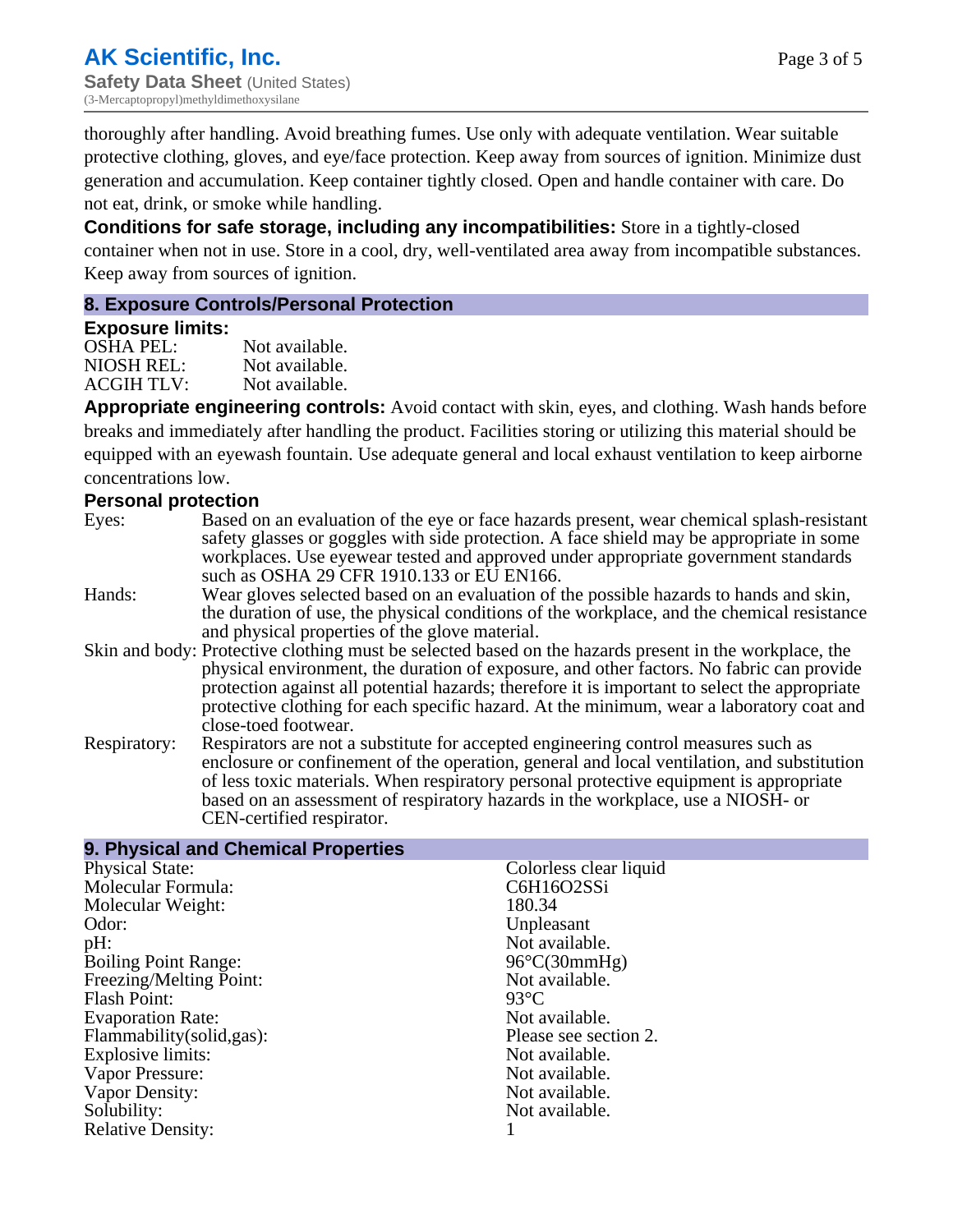| Refractive Index:<br>Volatility:<br><b>Auto-ignition Temperature:</b><br><b>Decomposition Temperature:</b><br><b>Partition Coefficient:</b>                       | 1.45<br>Not available.<br>Not available.<br>Not available.                                                                                                                                                                                                                                                                                                                                                            |
|-------------------------------------------------------------------------------------------------------------------------------------------------------------------|-----------------------------------------------------------------------------------------------------------------------------------------------------------------------------------------------------------------------------------------------------------------------------------------------------------------------------------------------------------------------------------------------------------------------|
|                                                                                                                                                                   | Not available.                                                                                                                                                                                                                                                                                                                                                                                                        |
| <b>10. Stability and Reactivity</b>                                                                                                                               |                                                                                                                                                                                                                                                                                                                                                                                                                       |
| Reactivity:<br>Chemical stability:<br>Possibility of hazardous reactions:<br>Conditions to avoid:<br>Incompatible materials:<br>Hazardous decomposition products: | Not available.<br>Stable under recommended temperatures and pressures.<br>Not available.<br>Dust generation.<br>Strong oxidizing agents.<br>Carbon oxides, Sulfur oxides, Silicon oxides.                                                                                                                                                                                                                             |
| <b>11. Toxicological Information</b>                                                                                                                              |                                                                                                                                                                                                                                                                                                                                                                                                                       |
| RTECS#<br>Acute toxicity:<br>Routes of exposure:<br>Symptoms related to the physical, chemical and<br>toxicological characteristics:                              | Not available.<br>Not available.<br>Inhalation, eye contact, skin contact, ingestion.<br>Skin contact may result in inflammation<br>characterized by itching, scaling, reddening,<br>blistering, pain or dryness. Eye contact may result<br>in redness, pain or severe eye damage. Inhalation<br>may cause irritation of the lungs and respiratory<br>system. Overexposure may result in serious illness<br>or death. |
| Coroinganniaity                                                                                                                                                   |                                                                                                                                                                                                                                                                                                                                                                                                                       |

#### **Carcinogenicity**

| $   -$ |                                                                                                                                                                                          |
|--------|------------------------------------------------------------------------------------------------------------------------------------------------------------------------------------------|
| IARC:  | Not classified.                                                                                                                                                                          |
| NTP:   | Not listed.                                                                                                                                                                              |
| OSHA:  | Not listed.                                                                                                                                                                              |
|        | Acute toxic effects: Inflammation of the eye is characterized by redness, watering, and itching. Skin<br>inflammation is characterized by itching, scaling, reddening, or, occasionally, |
|        | blistering.                                                                                                                                                                              |

### **12. Ecological Information**

| Not available. |
|----------------|
| Not available. |
| Not available. |
| Not available. |
| Not available. |
|                |

### **13. Disposal Considerations**

Disposal of waste: Chemical waste generators must determine whether a discarded chemical is classified as hazardous waste. US EPA guidelines for the classification determination are listed in 40 CFR 261.3. Additionally, waste generators must consult state and local hazardous waste regulations to ensure complete and accurate classification. Observe all federal, state and local regulations when disposing of the substance.

Disposal of packaging: Do not reuse containers. Dispose of as unused product.

### **14. Transportation Information**

### **DOT (United States)**

UN number: Not hazmat Proper shipping name:<br>
Transport hazard class:<br>
Not available.<br>
Not available. Transport hazard class:<br>
Packing group: Not available.<br>
Not available.<br>
Not available. Packing group: